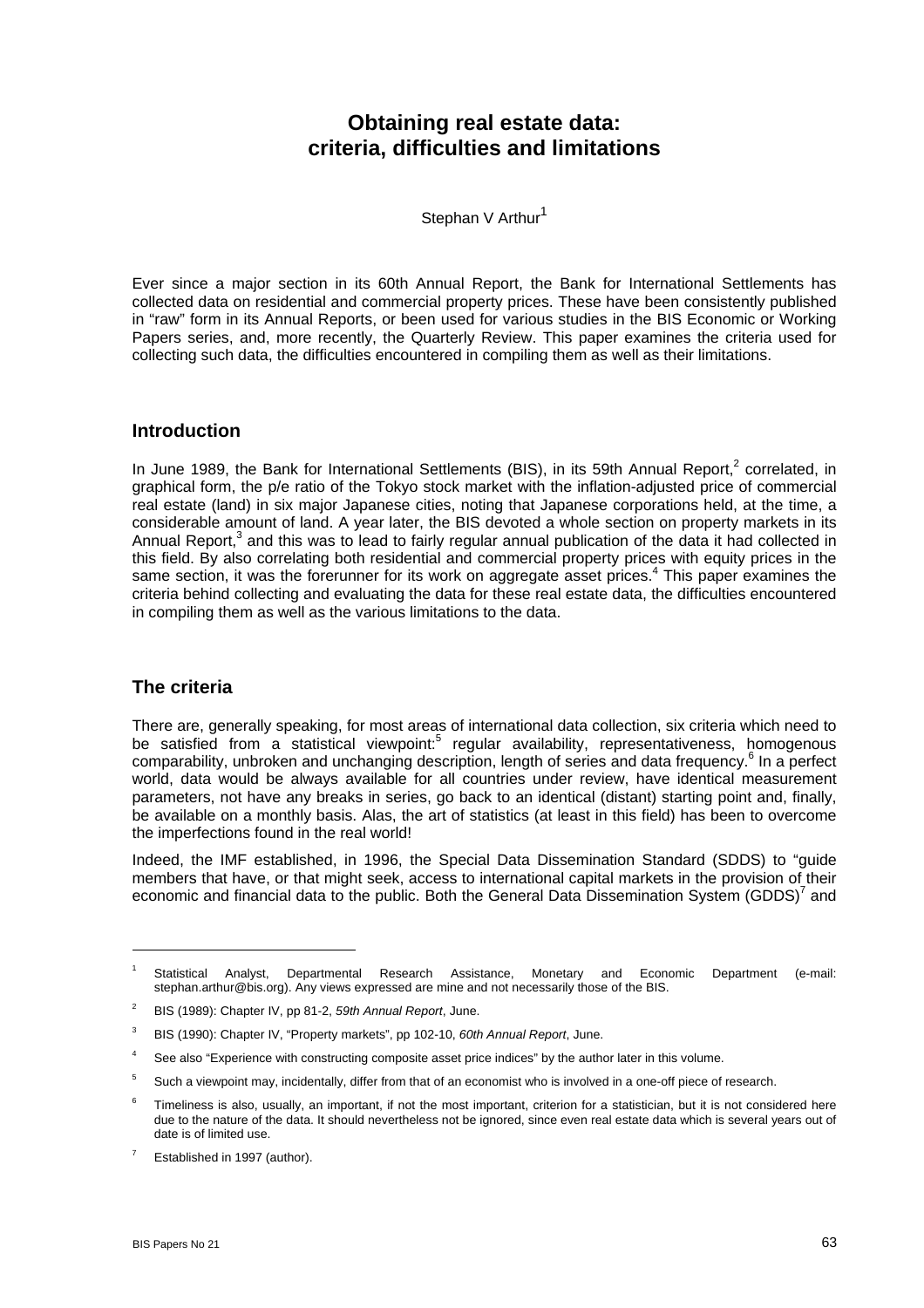the SDDS are expected to enhance the availability of timely and comprehensive statistics and therefore contribute to the pursuit of sound macroeconomic policies; the SDDS is also expected to contribute to the improved functioning of financial markets." The subsequent creation, also by the IMF, of the Data Quality Reference Site (DQRS) is intended to, inter alia, "foster a common understanding of data quality".

## **Regular availability**

First and foremost, data of some sort must be available, and, equally important, be regularly updated. It is therefore only of limited use to the statistician to find a (one-off) piece of research containing data: the best that can be hoped for is that the original data sources are given and that such data can be provided by these sources on a regular basis. Unfortunately, for international institutions such as the BIS, such data collection often has to rely on the goodwill and understanding of a commercial data provider or real estate association, and experience has shown that it is here that the greatest ikelihood in the disruption in the flow of data can occur.<sup>8</sup> What sort of data is ideally sought is often tempered by what is found.

By the early 1990s, the BIS had already managed to contact several national statistical institutions and private real estate associations<sup>9</sup> and was able to publish data illustrating the development in residential and commercial real estate for more than a dozen capital cities.<sup>10</sup> Although this was an important starting point, the obvious disadvantages of such a localised focus required further work.<sup>11</sup> In addition, the close correlation between office rents and commercial property prices observed in the 1970s and the early 1980s ended with the office property boom observed in many countries in the late 1980s (and the equally dramatic subsequent decline less than a decade later). The Bank therefore approached other data providers, or went back to its earlier sources, to enquire what else was available.

### **Representativeness**

Data should be representative of present day values, but this is indeed a delicate issue. Just as it is no longer relevant in the industrial countries to include the price of a horse in its consumer price index under the sub-category transport, the price of a house will no longer include an outside toilet,<sup>12</sup> but will probably have several bathrooms, of which at least one may be en suite. Similarly, today's offices will have IT facilities which were in the realms of science fiction a generation ago. Such "upgrades" to indices is common and correct, but what is seen to be representative in one country may well not be the case in another. With 80% home ownership in Spain, for example, any property survey will reveal a very different distribution of types of dwellings to one conducted in a country like Switzerland, where the majority of the population chooses to remain in rented flats. The distribution of the price of these dwellings will also vary accordingly and affect a resultant global index. Equally, amenities will differ

<sup>8</sup> Caused, for example, by a change in company policy or by the takeover by another company with a different data dissemination policy.

<sup>9</sup> Inter alia, National Association of Realtors (United States), National Land Bureau (Japan), Ring Deutscher Makler (Germany), Building Societies Association and Department of the Environment (United Kingdom), Associazione Italiana Consulenti Immobiliari (Italy), AN-HYP (BeIgium) and Richard Ellis Ltd (for most commercial property prices).

<sup>&</sup>lt;sup>10</sup> Brussels, Frankfurt, London, Madrid, Milan, New York, Paris, Stockholm, Sydney and Tokyo. For housing prices, Los Angeles and Toronto were also available, and, for office rents, Amsterdam and Lisbon.

<sup>11</sup> For example, commercial property in capital cities are likely to have higher architectural standards, greater functionality and larger, more luxurious meeting room facilities than equivalent property in the provinces. They will therefore command disproportionally higher prices which, in turn, are more volatile than would otherwise be the case in a nationwide coverage. Companies' needs are also subject to greater change, again reflected in commercial property price changes, than is the case for potential homeowners.

 $12$  Although this was still common in the United Kingdom in the 1950s.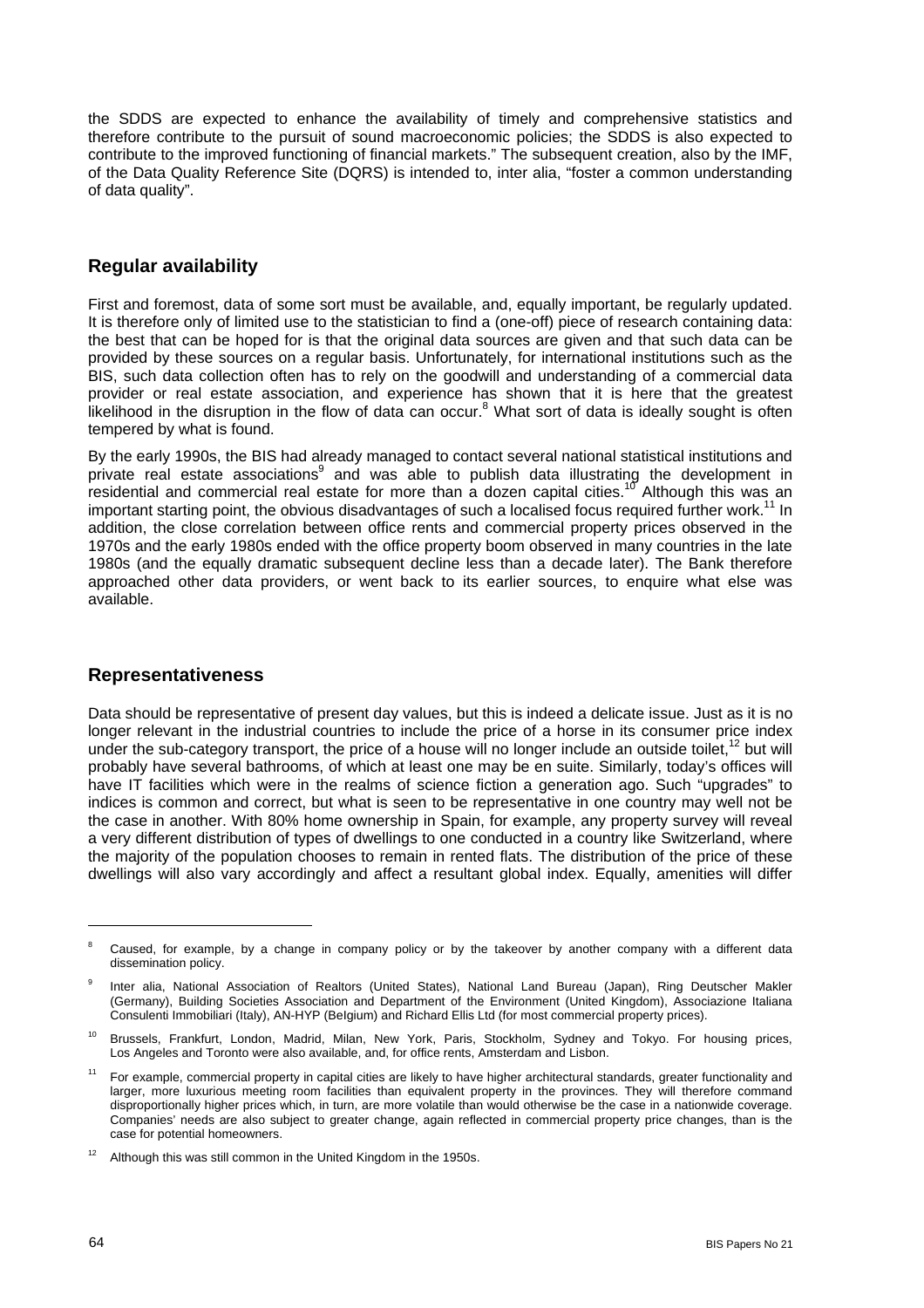widely: considering the same two countries, the latter will require insulation and heating to keep out the cold in winter, whilst the former will need to provide insulation, and, increasingly, air-conditioning, to keep out the summer heat. Even within a country, what is representative in one region is not at all in another: the majority of housing in the North of England - a traditionally industrial region in the United Kingdom - is terrassed, but detached houses are the standard in the South-West - a part of the country to which many retire.

## **Comparability**

It is unlikely that data for a group of countries will be, in all aspects, comparable. First, as explained above, that which is considered to be representative in one country may not be so in another.

Secondly, the method used to collect data may vary and influence the result. For example, a survey can be conducted by approaching those real estate agents who are members of a national guild: this is unlikely to represent, in some countries, the majority of transactions. Alternatively, the registered lending agencies may be asked for information on housing based on the mortgages they grant: here, cash transactions would escape the net. Notaries could also be approached in those countries where their services are mandatory in finalising property transactions: in order to keep fees down, however, part of the agreed price may be paid in cash and another, lower, price communicated to the notary. Finally, government agencies may provide data, but their original source may be any of the above or be a result of calculations stemming from tax returns.<sup>13</sup>

Thirdly, as hinted earlier, the focus may vary considerably. From a macro-economic viewpoint, and, in particular, for the BIS's recent work on a set of indicators to predict financial crises, a nationwide coverage of property prices is clearly the most desirable. However, especially for commercial property, this is not always available,<sup>14</sup> so that, for several countries, the BIS has to fall back on data relating to prime property in a capital city's centre.<sup>15</sup> Nevertheless, the appearance in recent years of nationwide data<sup>16</sup> indicates that a commercial property price index typically has 80% of the total drawn from property in that country's capital.

Fourthly, even a nationwide index can differ in the way in which it is compiled. A simple average of the prices paid in the individual regions may be taken (Canada) or a weighted average (based on, for example, the population) of the regional survey results (Australia). The index may be the price paid by area rather than unit: this often makes sense for commercial property, but is also occasionally true for residential property (eg France, Italy, Spain).

Finally, there is no guarantee that an index is being compiled at all, but that the series is expressed in, for example, national currency. Indeed, this may well be preferable, since there is a clear loss of information in a simple index.<sup>17</sup> Although this is unavoidable for cross-country comparison,<sup>18</sup> data providers would be advised to keep their series in as "original" a state as possible.

<sup>13</sup> For example, in Switzerland, a tax (the "Handänderungssteuer", literally, change-of-hands tax) is levied on each sale of second-hand property, which is based on the sale price, so that an average price is simple to calculate. However, none is levied on new property which, in an under-developed property market (relative to demand) as currently exists in Switzerland, forms a substantial proportion.

 $14$  Available in the sense that they also satisfy the other criteria.

<sup>&</sup>lt;sup>15</sup> For example, as provided by Jones Lang LaSalle. These data, however, are also available for a number of Asian-Pacific cities, of which they are, to the best of my knowledge, the sole providers on a collective basis.

<sup>&</sup>lt;sup>16</sup> Calculated by, for example, Investment Property Databank Ltd.

<sup>&</sup>lt;sup>17</sup> For example, a table showing the price of a "standard" dwelling (or, better, the price per square metre) for a group of countries in a given year is clearly better than a simple index value which can, at best, only show the relative position dependent on the base year chosen - or growth rate from that base year.

 $18$  This raises an interesting point: no attempt has, to my knowledge, been made in comparing exchange-rate-adjusted data. As the BIS has always concentrated on inflation-adjusted property prices, one would assume that exchange rate changes are at least partly taken into account. However, price indices adjusted by either nominal or real (ie inflation-adjusted) effective exchange rates may reveal some interesting differences.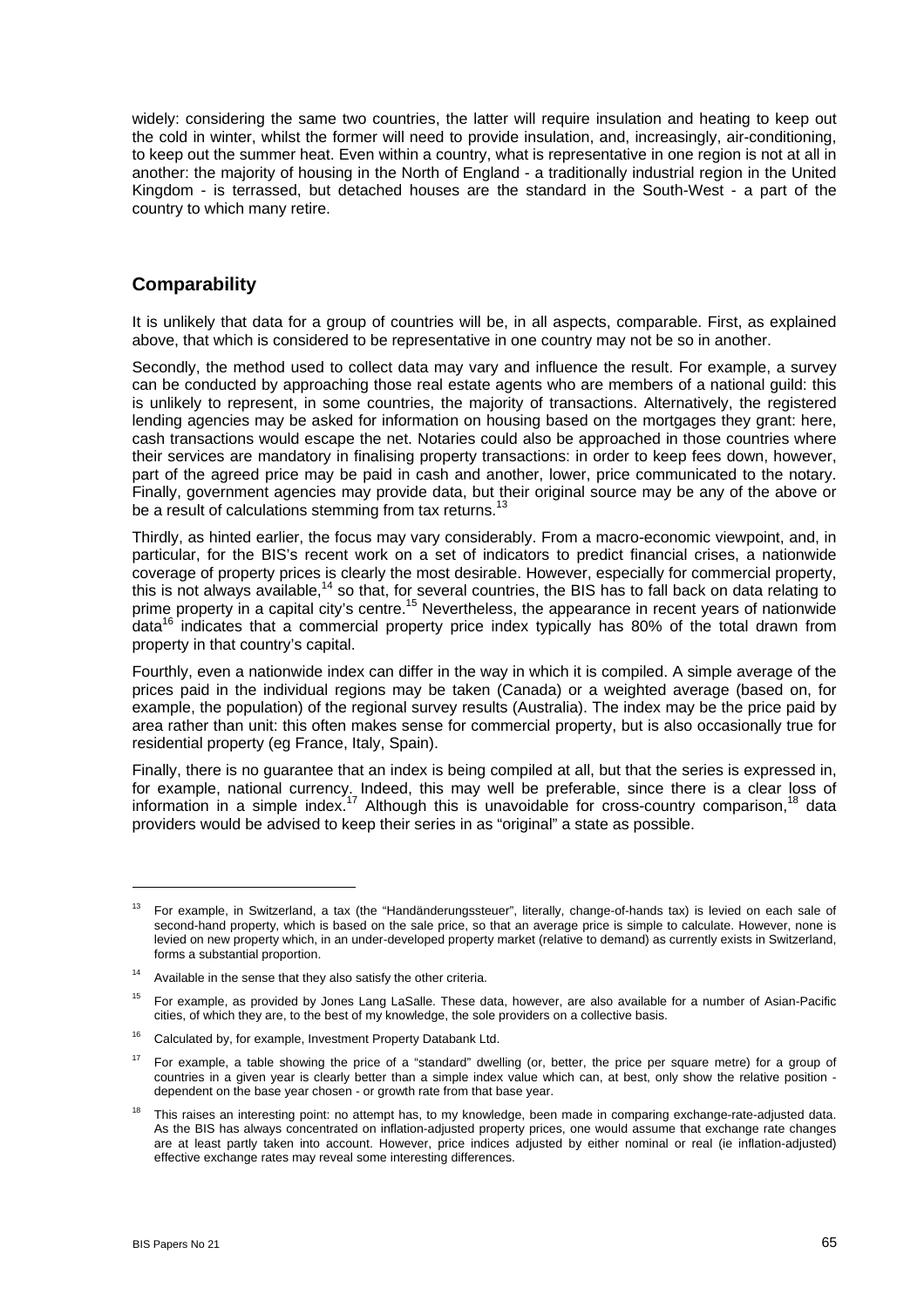Kennedy and Andersen<sup>19</sup> extended the BIS's coverage of residential property prices to 15 countries but, more importantly, moved from indices of capital cities to nationwide ones.<sup>20</sup> With one exception (Japan: land), the indices referred to real estate (ie the price of building and land). This also reflects the data situation today, but even now, as then, the indices vary in their composition of flats, terrassed or detached houses, single or multiple-occupied dwellings etc.

## **Continuity**

This important criteria, for continuous assessment, requires little explanation, but it is, in reality, one of the most common problems facing statisticians. Apart from the possibility (see "Availability" above) that a source may "dry up" and need to be replaced by another which will almost certainly differ in definition (if not frequency, which is another problem, see below), data from the same source may suddenly change. One reason may be that the source is itself not the primary collector of data, but either the collator or just simply the disseminating body.<sup>21</sup> To be fair, breaks in series often herald an improvement in the data, becoming either more encompassing or moving to a higher frequency (or both). "Splicing" with the previous series, however, remains a difficult problem.

#### **Length of series**

This problem is often linked to the previous criteria, since a radical break in series can, if no splicing can be done, considerably shorten a previously lengthy series. Also, when data providers and, by proxy, the Bank, embark on an extended country coverage, it is usually not possible for them to (re)construct a historical series. A table showing the last five years does not, in this respect, pose the same problem as attempts to graph price developments since the 1970s or to carry out historical research analysis (see also below).

### **Frequency**

Precisely in this area of historical analysis, data frequency tends to pose little problem, since most research is done over a fairly long time horizon. Generally speaking, property prices are not thought of as being particularly volatile from one quarter to the next, so that annual data are sufficient. However, a higher frequency is desirable when such indices are used as indicators for monetary or financial stability. In this case, experience has shown that quarterly data best serve the purpose.<sup>2</sup>

<sup>19</sup> Neale Kennedy and Palle Andersen (1994): "Household saving and real house prices: an international perspective", *BIS Working Paper*, no 20, January.

<sup>20</sup> With the exception of Germany, which was the simple average of four cities (Berlin, Frankfurt, Hamburg and Munich). This has since been replaced by a nationwide index, based on 60 cities.

This is true, for example, of an increasing amount of the residential property price data used by the BIS. The majority of the countries are now taken directly from its Data Bank, which receives the data from national central banks. They in turn are commonly not the primary sources of this information, but have the data supplied them by the various sources discussed earlier. As a consequence, third-party dissemination can be problematic.

As can be seen from the Table in the Appendix, the majority of residential property price data are quarterly, whereas most commercial property price data are still annual. Perhaps surprisingly, and indeed problematic given their economic size, residential property prices for Japan, Germany, France and Italy are only available at a lower frequency.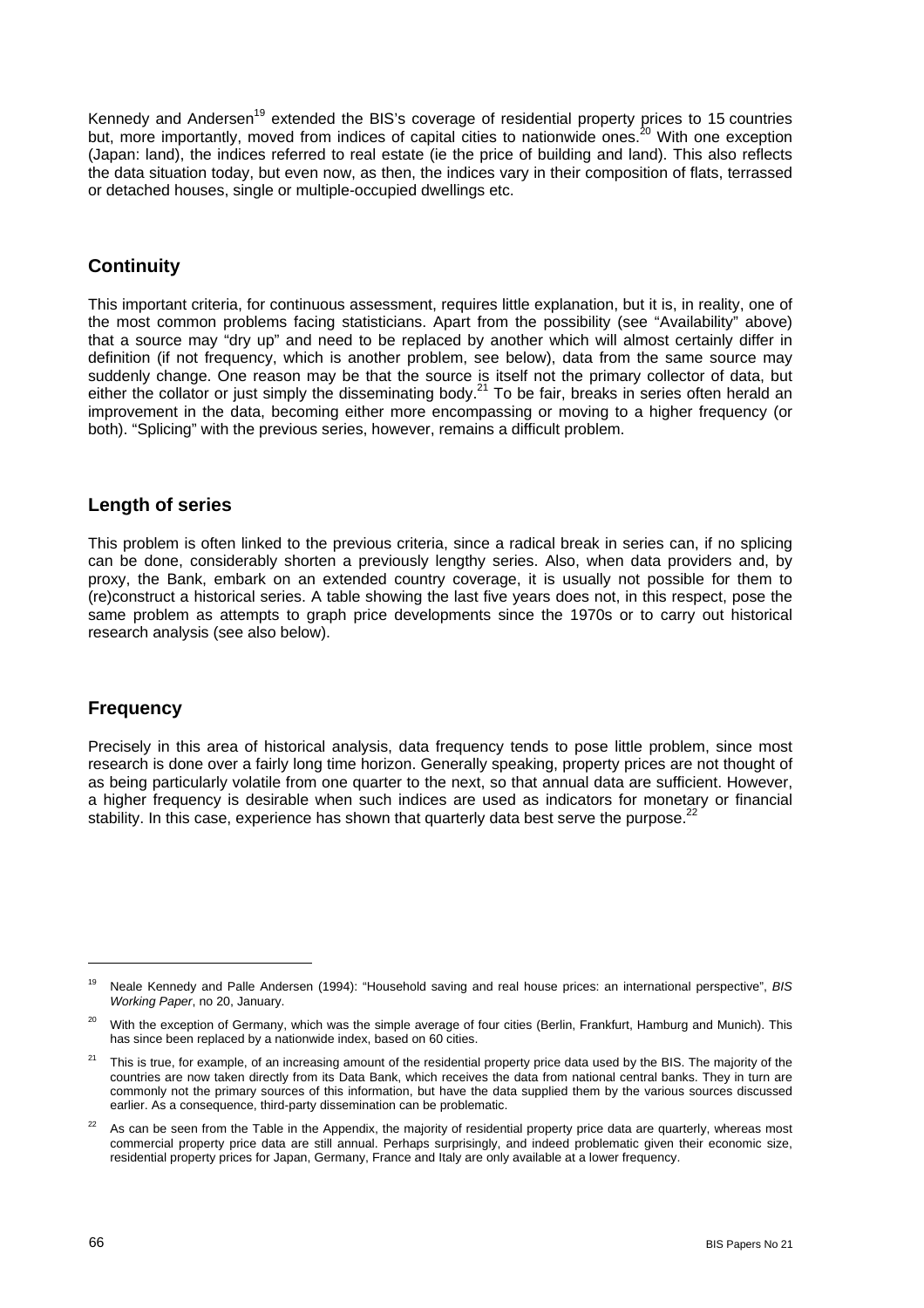## **Summing up**

As Borio and Lowe (2002) conclude,<sup>23</sup> "The first is *more and better data*. There is, in particular, a remarkable dearth of data on real estate prices, despite their proven role in the genesis of financial crises and, increasingly, in influencing the business cycle. Data gathering has so far been largely left to the initiative of private firms, which naturally tailor the data to their own requirements. Given the 'public good' properties of the data, there seems to be a good case for official authorities to put efforts into this area."

<sup>23</sup> Claudio Borio and Philip Lowe (2002): "Asset prices, financial and monetary stability: exploring the nexus", *BIS Working Papers*, no 114, July.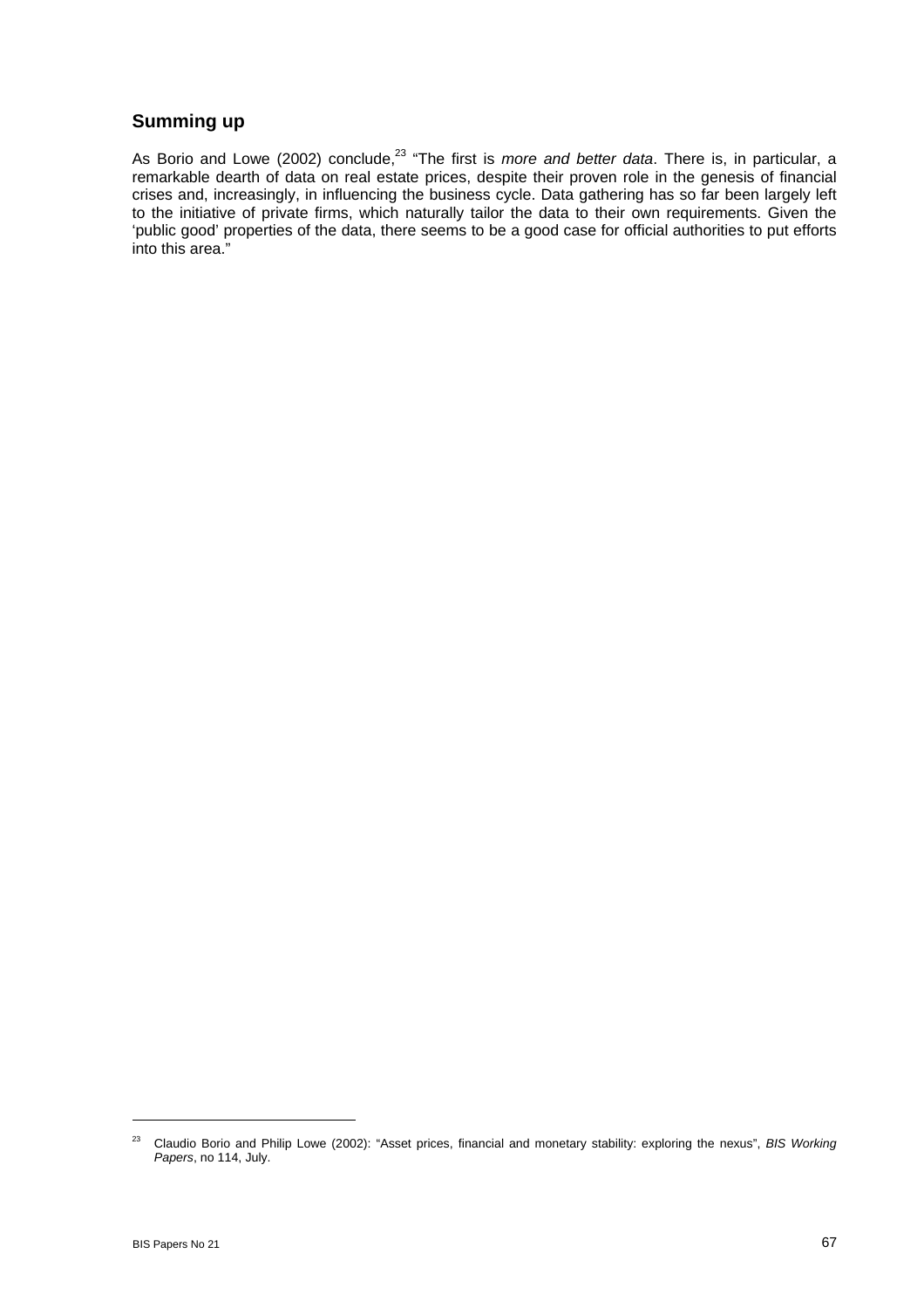## **Appendix**

The table below show the countries for which the author, in his capacity as statistical analyst, maintains, respectively, residential and commercial property price data, their frequencies, unit (or base period) and start date. Many of the series contain "splices" (see above); where such a link is tenuous (but not necessarily impossible), alternatives are given. Series in square brackets are no longer in use, while those marked with an asterisk are not yet in active production and should be treated with caution.

The Bank's Data Base, referred to earlier, is supplied many other series on residential property prices for nationally-relevant different property types by the reporting central banks; the country coverage does not exceed, however, the list below. In addition, the table only shows data which are felt to best meet the requirements cited in the paper.

|                      | <b>Residential property</b>       |                            |                    | <b>Commercial property</b>                                      |                                |                      |  |  |  |  |
|----------------------|-----------------------------------|----------------------------|--------------------|-----------------------------------------------------------------|--------------------------------|----------------------|--|--|--|--|
| <b>Country</b>       | <b>Frequency</b>                  | Unit/base<br>period        | <b>Start date</b>  | Frequency                                                       | Unit/base<br>period            | <b>Start date</b>    |  |  |  |  |
| Australia            | Quarterly                         | Fiscal 1989<br>(89Q3-90Q2) | 1960 Q1            | Quarterly                                                       | AUD/m2                         | 1968 Q1              |  |  |  |  |
| Austria <sup>1</sup> | Semi-annual                       | 1986                       | 1987 H1            |                                                                 |                                |                      |  |  |  |  |
| Belgium              | Quarterly<br>Annual               | 1953<br>1953               | 1981 Q1<br>1960    | Annual (Brussels)<br>Annual (Brussels) <sup>2</sup>             | 1980<br>1980                   | 1980<br>1970         |  |  |  |  |
| Canada               | Monthly <sup>3</sup><br>Quarterly | CAD<br>1980 Q4             | 1980 M1<br>1970 Q1 | Quarterly (Toronto)                                             | 1985                           | 1985 Q1              |  |  |  |  |
| China                | Annual*                           | CNR/m2                     | 1987               | Annual*                                                         | CNR/m2                         | 1987                 |  |  |  |  |
| Denmark              | Quarterly                         | 1980                       | 1970 Q1            | Annual (Copenhagen)<br>[Semi-annual] <sup>2</sup>               | 1984 Q3<br>1980 H <sub>2</sub> | 1982<br>1965 H1      |  |  |  |  |
| Euro area            | Annual                            | 2000                       | 1991               |                                                                 |                                |                      |  |  |  |  |
| Finland              | Quarterly<br>Annual               | 1983<br>1970               | 1978 Q1<br>1970    | Annual<br>Annual (Helsinki)                                     | pcpa<br>EUR/m2                 | 1998<br>1971         |  |  |  |  |
| France               | Semi-annual<br>Annual             | EUR/m2<br>1997             | 1995 H1<br>1960    | Annual<br>Annual (Paris)<br>Annual (Paris) <sup>2</sup>         | EUR/m2<br>1980<br>1980         | 1986<br>1980<br>1970 |  |  |  |  |
| Germany              | Annual<br>Annual <sup>2</sup>     | 2000<br>DEM/m2             | 1975<br>1971       | Annual<br>Annual (Frankfurt)<br>Annual (Frankfurt) <sup>2</sup> | pcpa<br>1980<br>1980           | 1996<br>1980<br>1971 |  |  |  |  |
| Greece               | Quarterly*                        | 1997                       | 1997 Q1            |                                                                 |                                |                      |  |  |  |  |
| Hong Kong            | Monthly<br>Quarterly              | 1999<br>1999               | 1993 M1<br>1980 Q1 | Quarterly                                                       | 1999                           | 1988 Q1              |  |  |  |  |
| Ireland              | Quarterly<br>Annual               | <b>IEP</b>                 | 1976 Q1<br>1970    | Quarterly<br>Annual                                             | 1982<br>1982                   | 1994 Q4<br>1982      |  |  |  |  |
| Italy                | Semi-annual                       | EUR/m2                     | 1988 H1            | Annual (Milan)                                                  | 1983                           | 1983                 |  |  |  |  |
| Japan                | Semi-annual                       | 1990 M3                    | 1955 H1            | Semi-annual                                                     | 1990 M3                        | 1955 H1              |  |  |  |  |
| Korea                | Monthly*                          | 1995                       | 1986 M1            |                                                                 |                                |                      |  |  |  |  |
| Malaysia             | Annual*                           | 1990                       | 1988               |                                                                 |                                |                      |  |  |  |  |
| <b>Netherlands</b>   | Monthly<br>Annual                 | <b>EUR</b><br>1980         | 1976 M1<br>1965    | Annual<br>Annual (Amsterdam)<br>Annual (Amsterdam) <sup>2</sup> | pcpa<br>1980<br>1980           | 1995<br>1980<br>1970 |  |  |  |  |

# Table 1

#### **Real estate prices maintained by the author**